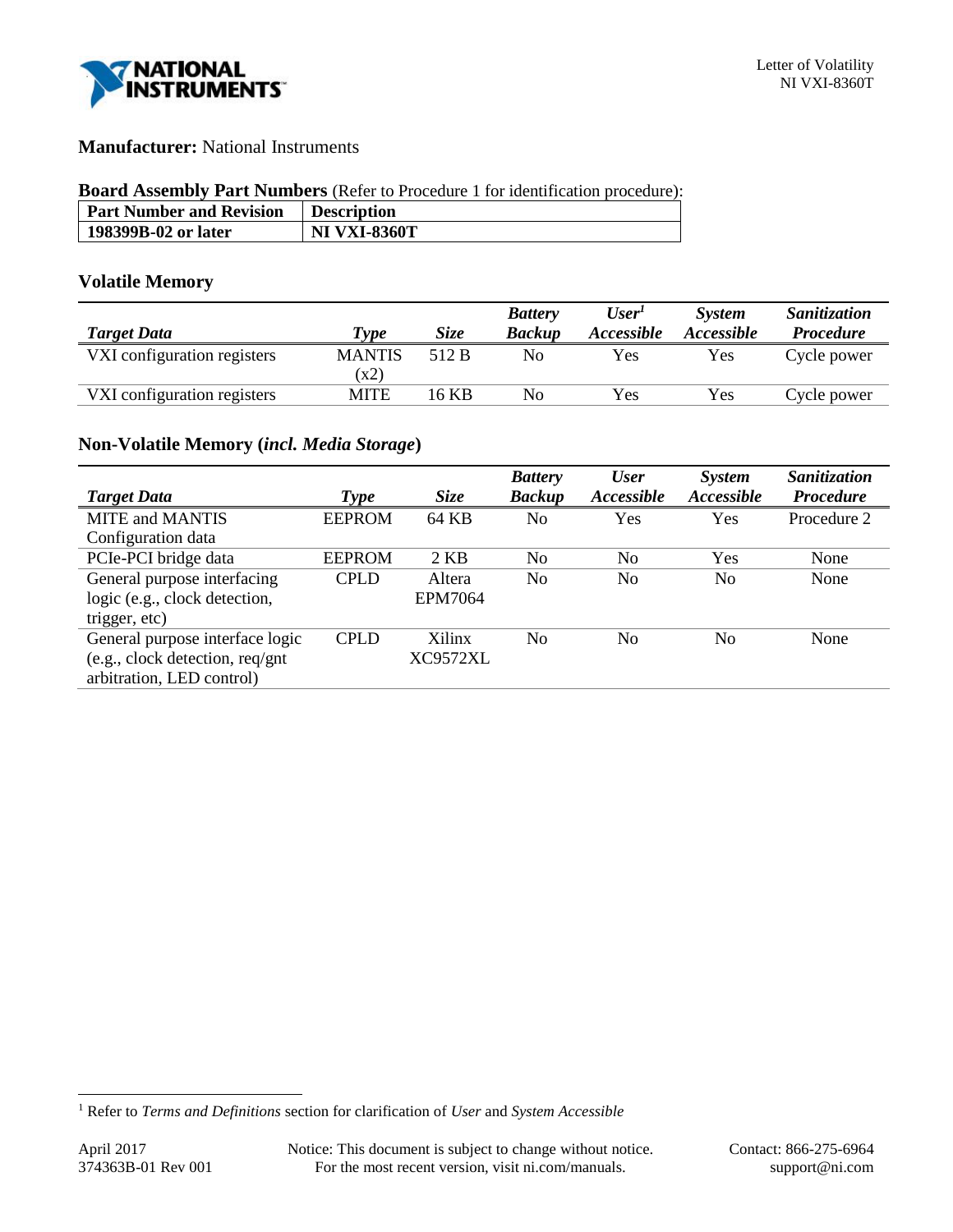

# **Procedures**

## **Procedure 1 – Board Assembly Part Number identification:**

To determine the Board Assembly Part Number and Revision, refer to the large label applied to the back surface of your product (on the non-removable aluminum module assembly cover). The Assembly Part Number should be formatted as "######a-##L".

## **Procedure 2 – MITE and MANTIS Data EEPROM:**

To clear the user-accessible data from the MITE and MANTIS Data EEPROM, complete the following steps:

- 1. With jumper W5 in the default location (Boot from User Configuration), power on the computer. The computer should boot this time because the factory-default configuration is being used to initialize the NI VXI-8360T controller.
- 2. Right-click on the VXI system in MAX and select the Hardware Configuration utility.
- 3. In the General tab under Quick Configuration select Default Configuration.
- 4. Click Yes in the pop up box if you are sure you want to restore the factory defaults.
- 5. Click OK in the hardware configuration panel to save the settings.
- 6. After saving the configuration, restart the system for changes to take effect.